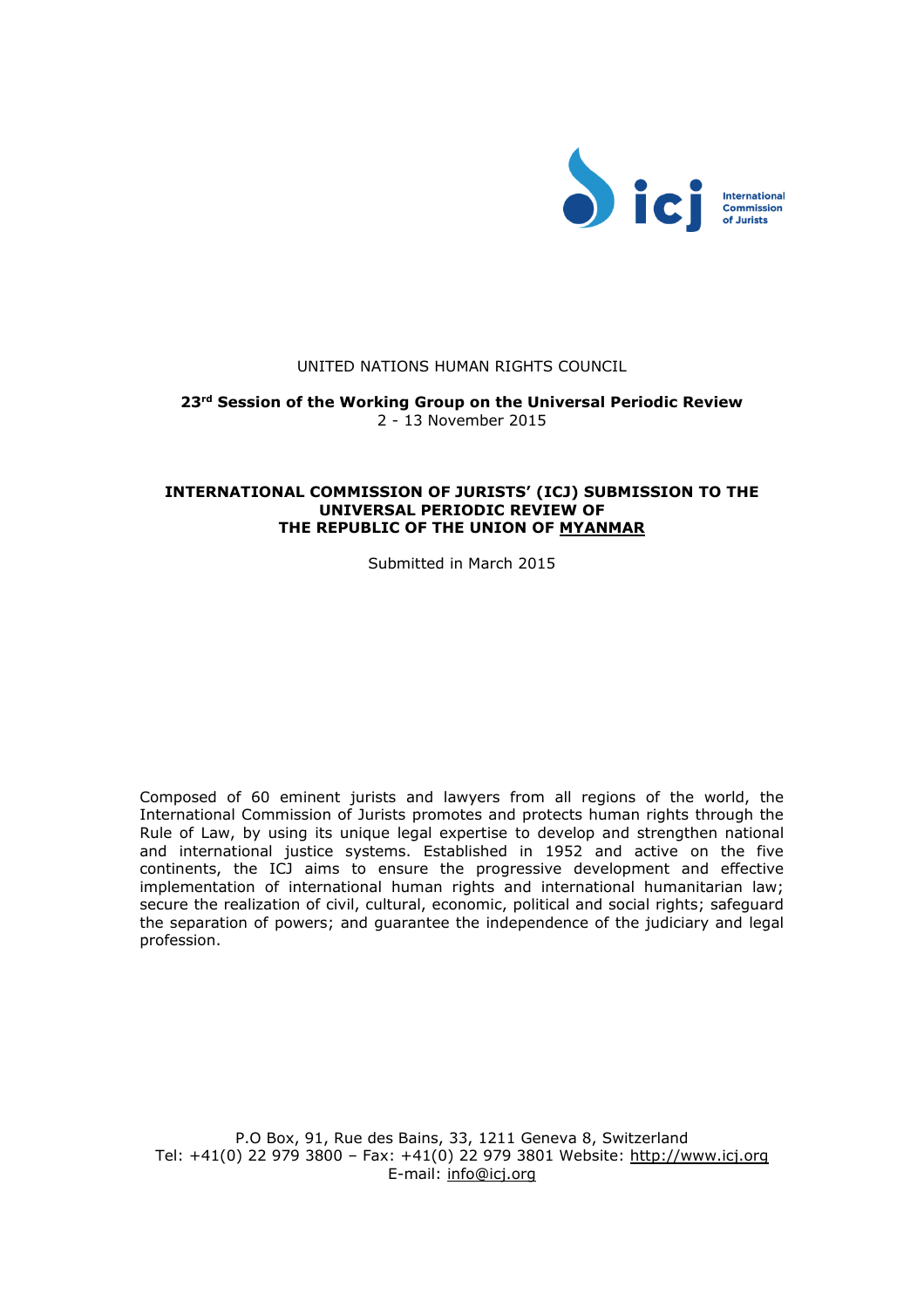## **ICJ's SUBMISSION TO THE UNIVERSAL PERIODIC REVIEW OF THE REPUBLIC OF THE UNION OF MYANMAR**

### **Introduction**

- 1. The International Commission of Jurists (ICJ) welcomes this opportunity to contribute to the Human Rights Council's (HRC) Universal Periodic Review (UPR) of the Republic of the Union of Myanmar (Myanmar).
- 2. In this submission, the ICJ wishes to draw the attention of the HRC's Working Group on the UPR, and that of the HRC itself, to the organization's concerns about:
	- (1) the independence of the judiciary and legal profession;<br>(2) the lack of legislation adequately protecting human righ
	- the lack of legislation adequately protecting human rights and the environment;
	- (3) discriminatory laws targeting women and minorities; and
	- (4) the writ of habeas corpus.
- 3. The submission concludes with some recommendations addressing the abovementioned concerns.

# **I. The independence of the judiciary and legal profession<sup>1</sup>**

- 4. An independent judiciary is fundamental to the rule of law, the right to a fair trial<sup>2</sup> and the right to liberty and security of person.<sup>3</sup> In times of crisis and transition, the judiciary serves as an essential check on the other branches of the State and ensures that any laws and measures adopted to address the crisis comply with human rights norms and rule of law principles.<sup>4</sup>
- 5. In Myanmar, the judiciary has taken important steps towards asserting its independence from the other branches of government. The 2015-2017 strategic plan adopted by the Supreme Court identified promoting the rule of law; enhancing public trust in the judicial system; adjudicating cases fairly and speedily in accordance with law; public access to justice; enhancing judicial independence and accountability; and ensuring equality, fairness and integrity of the judiciary as its critical aims.<sup>5</sup>
- 6. Significant obstacles, however, remain. Judicial independence has been undermined by the Executive branch's undue influence and interference, in particular, in politically sensitive cases, including criminal ones. The Executive controls the appointment of the members of the Constitutional Tribunal, $<sup>6</sup>$  and</sup> its oversight of the judiciary's budget remains opaque.
- 7. The President nominates the Chief Justice of the Union, and, in co-ordination with the latter, the judges of the Supreme Court;<sup>7</sup> in turn, they are appointed with the approval of Parliament, who cannot refuse a nomination unless it can clearly be proven that the person concerned does not meet the required qualifications.<sup>8</sup>
- 8. Despite improvements, depending on the nature of the case, judges render decisions based on orders coming from government and military officials, in particular local and regional authorities. <sup>9</sup> Against this background, the political influence exercised over judges, in turn, remains a major impediment to lawyers' ability to practise the profession effectively.
- 9. Corruption is prevalent and interferes with the judiciary's role in awarding remedies for human rights abuses and ensuring that perpetrators face justice. Some judges may only render a favourable decision on receipt of a bribe. As a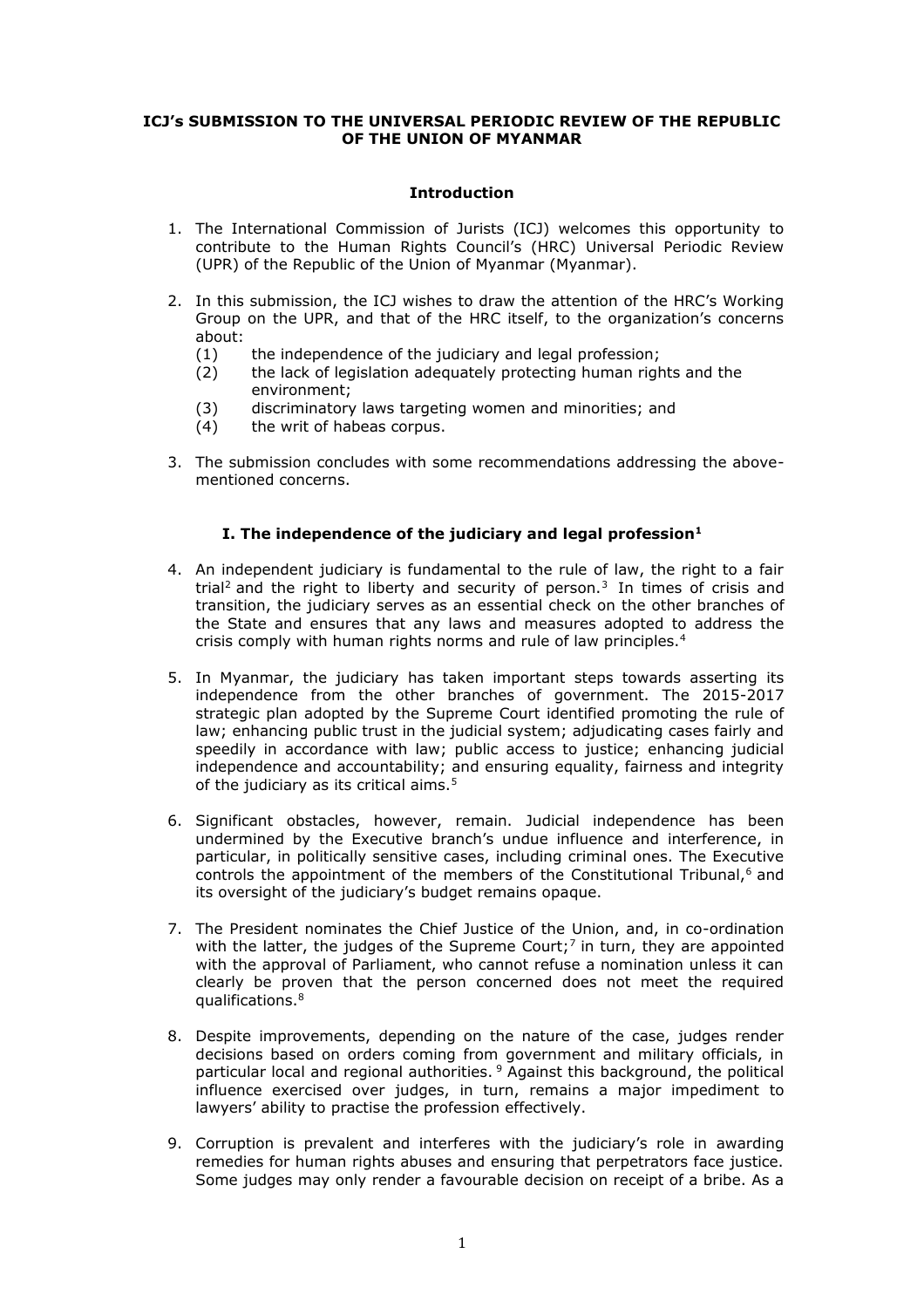result, legal aid and *pro bono* lawyers may find themselves paying judges out of their own pocket to have a chance of success. Pleadings by poor clients without representation are often dismissed outright.<sup>10</sup>

- 10. A lack of resources contributes to structural problems such as the poor state of legal education and court facilities. Judges, particularly on the lower rungs of the judiciary, are unfamiliar with the law and court procedures.<sup>11</sup>
- 11. Lawyers lack an independent, self-governing professional body that can defend the profession's integrity and interests. <sup>12</sup> The Myanmar Bar Council remains a government-controlled body that fails to adequately protect the interests of lawyers in the country and promote their role in the fair and effective administration of justice.
- 12. Lawyers in Burma have seen a substantial decrease in governmental harassment and interference during the transition from military rule, but significant challenges to their independence remain, particularly in politically sensitive cases. More than 1,000 of Burma's estimated 48,000 lawyers have been disciplined over the past 20 years, with many having their licenses revoked or suspended. As many as 200 lawyers who were disbarred for political reasons may remain without licenses.<sup>13</sup>
- 13. As outlined above, despite significant improvements in the independence of the judiciary and legal profession since 2011, major challenges remain. Continuing efforts to bolster the independence of judges and lawyers are required, including legal reform, in order to further strengthen the rule of law.
- 14. While Myanmar is still not a state party to the ICCPR, the ICJ considers that its provisions and the Human Rights Committee's authoritative interpretations of the rights enshrined in the Covenant should provide helpful guidance to the authorities in Myanmar on essential guarantees for respect for the rule of law, respect for human rights, and the independence of judges and lawyers. This is particularly the case given the authorities' expressed commitment,  $14$  during the course of the 2011 UPR, to "consider accession" to the ICCPR.<sup>15</sup>

#### **II. The rule of law and lack of legislation protecting human rights and the environment**

15. Without a proper regulatory regime for investment and environmental protection, coupled with a judiciary unable to ensure the administration of effective judicial remedies, economic development in Myanmar risks undermining human rights protection in the country, especially with respect to economic, social and cultural rights. In turn, this situation creates conditions for further human rights abuses in Myanmar.

#### **(a) Environmental Law – inadequacy of legal protection for human rights and the environment**

- 16. The Environmental Conservation Law (ECL), enacted on  $1^{st}$  April 2012, is currently Myanmar's main legal and regulatory framework for environmental protection.<sup>16</sup>
- 17. Article 36 of the ECL allows for broad exemptions from environmental protection obligations with approval of the Union government. It provides the Ministry of Environmental Conservation and Forestry (MOECAF) with the discretion to "exempt or relieve any Government department, organization or private business from complying with any provision contained in this Law for the interests of the Union and its people." The exemption from the duty to comply with otherwise relevant and binding legal provisions may apply not only to provisions in the 2012 Environmental Conservation Law, but also to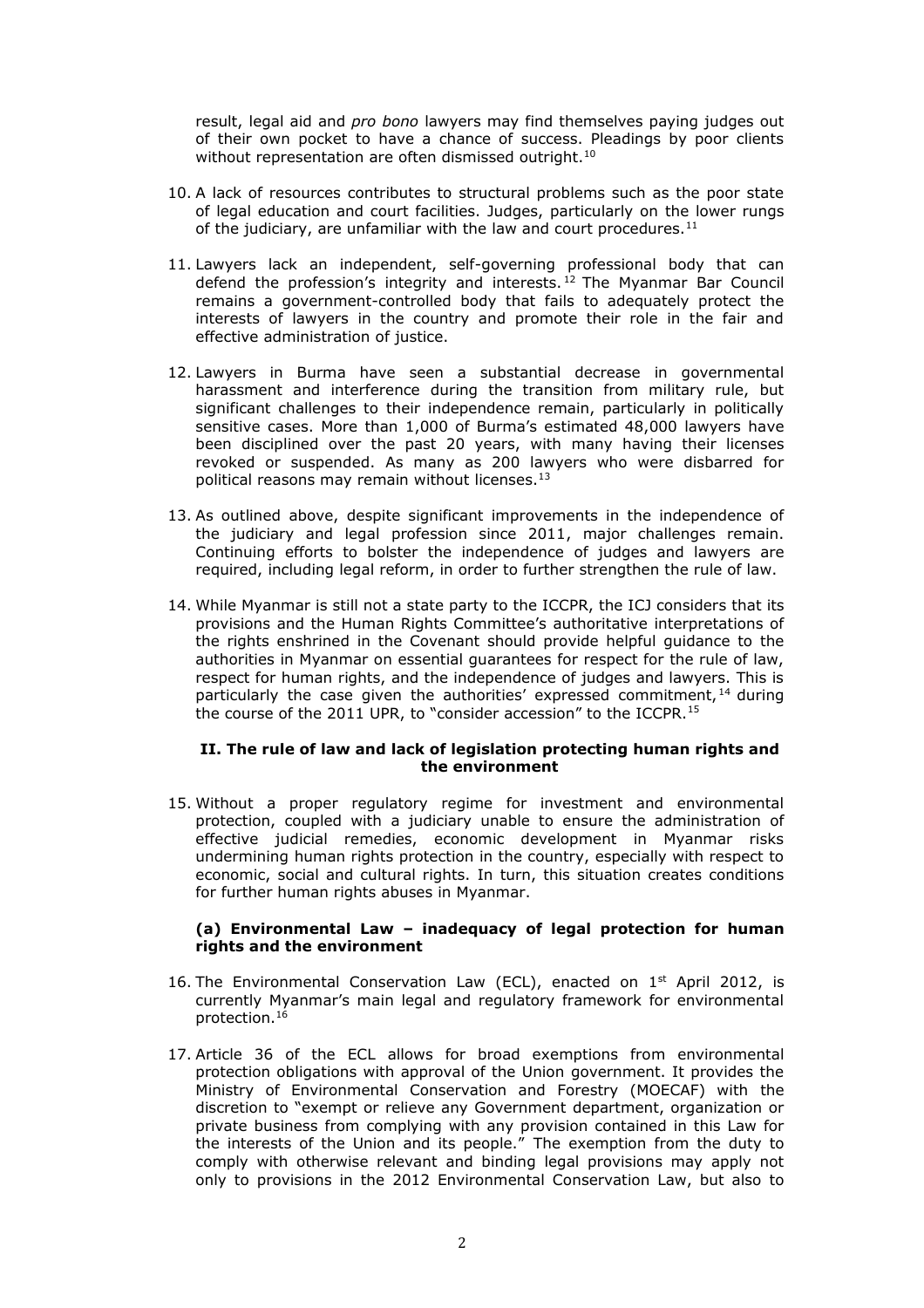rules, notifications, orders, directives and procedures issued under that law. Exemptions from environmental protection obligations should be necessary for and limited to achieve "a legitimate purpose."<sup>17</sup> The ICJ is concerned that the discretionary powers to grant broad exemptions open the door to abuses and corruption.

- 18. Chapter 4 of the ECL sets out the need for a "system of environmental impact assessment and social impact assessment" for any project undertaken by the government, organization or individuals.<sup>18</sup> There is still ambiguity about the implementation of environmental impact assessments ("EIAs") and the EIA Procedures continue to remain in draft form.<sup>19</sup>
- 19. According to the Independent Expert on Human Rights and the Environment, John H Knox, human rights resources, including human rights treaty bodies, decisions of regional human rights tribunals, and statements by States in the context of the Universal Periodic Review, have now "developed a coherent body of environmental human rights obligations, with three principal elements":<sup>20</sup> (a) human rights law imposes procedural obligations on states in relation to environmental protection; (b) there are minimum substantive standards; and (c) there are duties relating to vulnerable groups. $21$
- 20. In light of the above, the ICJ considers that the inadequate legal framework ensuring environmental protection is not in line with Myanmar's obligations under international law.<sup>22</sup>

## **(b) Foreign Investment Law**

- 21. Any legislation regulating foreign investment in the country should be consistent with Myanmar's obligations under the UN Charter to promote the realization of human rights through international cooperation.
- 22. The International Finance Corporation (IFC), $^{23}$  in support of the Directorate of Company Administration (DICA),  $^{24}$  has produced a draft Investment Law designed to consolidate the Foreign Investment Law (2012) and the Myanmar Citizen Investment law (2013) to create a level playing field for both local and foreign investors. The IFC consulted only private sector actors, selected parliamentarians and some government departments. After much pressure from civil society groups, including the ICJ, <sup>25</sup> DICA has now opened the process to civil society consultation.<sup>2</sup>
- 23. Aside from promoting investor protections, consistent with international investment treaties, the draft Investment Law does not clearly outline what an investor can and cannot do or clearly delineate the regulatory powers of the State.<sup>27</sup>
- 24. The previous Foreign Investment Law (2012) and the 2013 Myanmar Citizens Investment Law contained clauses that helped to clarify government regulatory powers. <sup>28</sup> The draft Investment Law removes all of the public interest elements for both foreign and domestic investors, and contains no reference to international human rights law. In light of this, the ICJ is concerned that, while granting stringent investment protection, the current draft of the Investment Law makes no reference to the need to protect human rights. Further, while Article 17 requires investors to comply with national legislation, it does not address the legal vacuum into which current investment is flowing.<sup>29</sup>
- 25. Establishing a legal and regulatory framework for investment provides important momentum to building a functioning judiciary in Myanmar. Under the draft Investment Law, however, the foreign investor is able to choose the venue in which to adjudicate the rights granted by the law. Granting foreign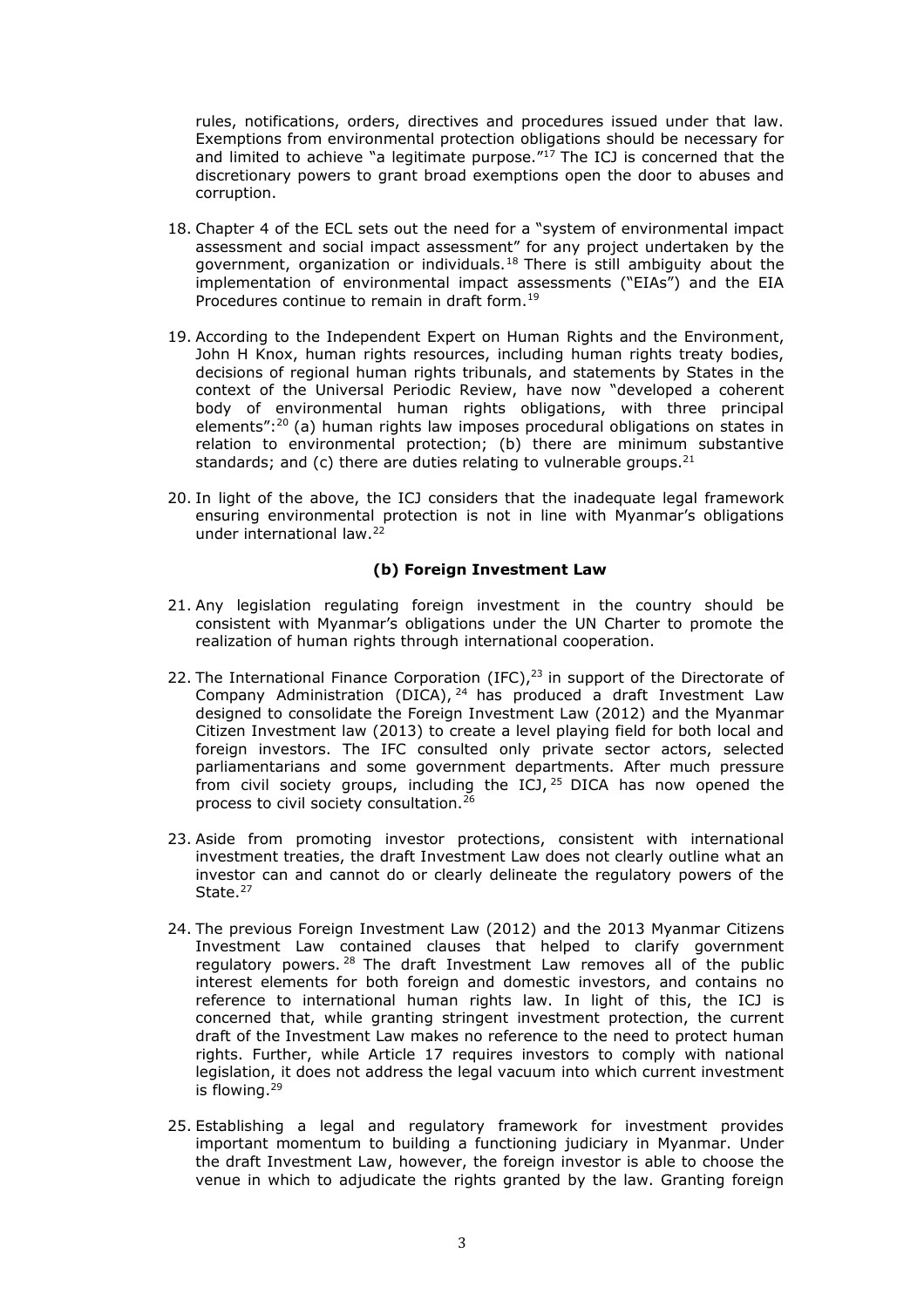investors access to extrajudicial grievance mechanisms and international dispute resolution mechanisms reduces the impetus to reform and develop the national legal system. The draft Investment Law promotes an alternative judicial system for investors and leaves the people of Myanmar at the mercy of a dysfunctional national system.<sup>30</sup>

- 26. By failing to carve out a 'right to regulate' to protect and realize human rights, Myanmar's draft Investment Law falls short of international standards. Myanmar is bound by international human rights law and the UN Charter $31$  to take separate and joint action with other States to promote respect for, and observance of, human rights and fundamental freedoms for all without discrimination.<sup>32</sup>
- 27. It is a fundamental principle of international human rights law that States have an obligation not only to respect human rights in their own conduct, but also to protect persons under their jurisdiction from the conduct of other actors,<sup>33</sup> including business enterprises and other non-State actors.<sup>34</sup>

#### **III. Discriminatory laws targeting women and minorities**

- 28. A package of four draft laws described as aiming to "protect race and religion" – currently being debated in parliament – includes provisions that are discriminatory on religious and gender grounds. These draft laws are inconsistent with international human rights law and standards, including Myanmar's legal obligations as a state party to the Women's Convention and the CRC.
- 29. The Religious Conversion Bill stipulates that anyone who wants to convert to a different faith will have to apply through a state-governed body, in clear violation of the right to choose one's own religion. It would establish local "Registration Boards", made up of government officials and community members who would "approve" applications for conversion. The bill only guarantees the right to freedom of religious belief and worship to "citizens" – in effect excluding the Rohingya minority, who are denied citizenship in Myanmar.<sup>35</sup> Given the alarming rise of religious tensions in Myanmar, the ICJ is concerned that if the draft legislation is adopted it would provide a further tool to abuse and further harass religious minorities.<sup>36</sup>
- 30. The Buddhist Women's Special Marriage Bill explicitly and exclusively targets and regulates the marriage of Buddhist women with men who hold different religious beliefs. It blatantly discriminates on both religious and gender grounds.<sup>37</sup>
- 31. In light of the above, the ICJ considers that the Religious Conversion Bill and the Buddhist Women's Special Marriage Bill are inherently flawed and their enactment would violate international human rights law and standards.
- 32. The Population Control Healthcare Bill is ostensibly aimed at improving living standards among poor communities; however it lacks human rights safeguards.<sup>38</sup> The bill establishes a 36-month "birth spacing" interval for women between child-births, though it is unclear whether or how women who violate the law would be punished. The lack of essential safeguards to protect women who have children more frequently than at 36-month intervals potentially creates an environment that could lead to forced reproductive control methods such as coerced contraception, forced sterilization or abortion. 39
- 33. Finally, the Monogamy Bill introduces new provisions that could constitute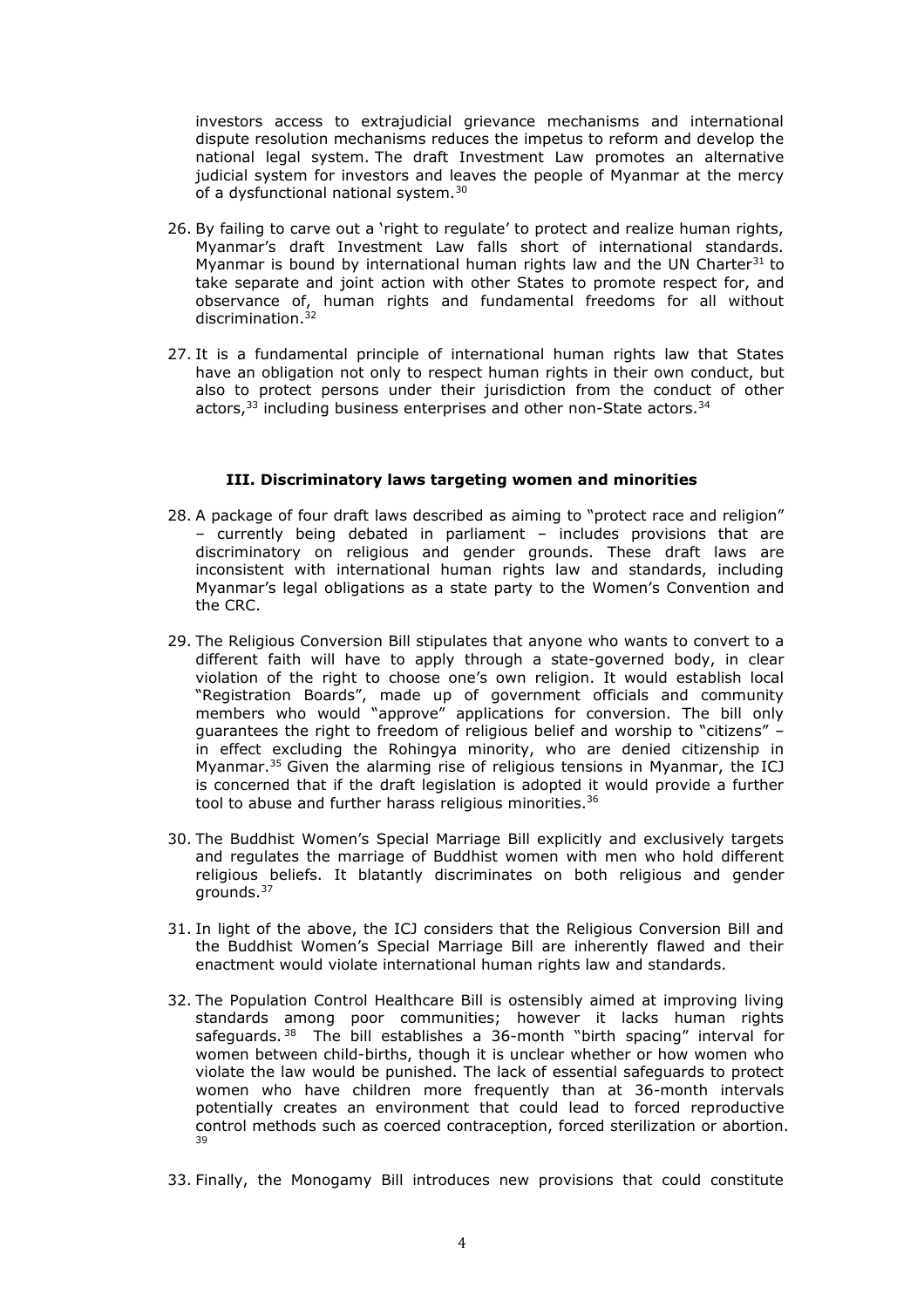arbitrary interference with one's privacy and family—including by criminalizing extra-marital relations—instead of clarifying or consolidating existing marriage and family laws.

## **IV. Writ of Habeas Corpus**

- 34. The Writ of Habeas Corpus is guaranteed in article 378 (a) of Myanmar's Constitution in its chapter on fundamental rights and duties of citizens. This right safeguards the right to liberty and security of person and provides protection against human rights violations including torture and other illtreatment, arbitrary detention and enforced disappearance. The right to habeas corpus should also result in the police complying with the procedures for arrest and detention under Myanmar law. An effective habeas corpus procedure therefore can also contribute to a positive perception of justice and the rule of law and instill confidence in Myanmar's transition to civilian rule.
- 35. An examination of habeas corpus laws and their application since 2008 reveals concerns about the current effectiveness of this procedure. Since its reintroduction, the Writ of Habeas Corpus has never been issued and nobody appears to have been able to bring proceedings to challenge the lawfulness of their detention before a court, with many petitions dismissed erroneously or on spurious technical grounds.<sup>40</sup> In 2014 there were no petitions for the Writ to the Supreme Court.
- 36. The re-institution of habeas corpus writs is regarded by many as reviving the writs as an essential element of democratic reform. However, the duplication in Article 296(b) of the 2008 Constitution of the 1947 provision, which suspends applications to issue writs in the areas under declared states of emergency, is inconsistent with international human rights standards. <sup>41</sup> Moreover, limiting jurisdiction to issue Writs to the Supreme Court places a heavy burden on the individuals concerned and their lawyers.<sup>42</sup>

# **V. Recommendations**

37. In light of the above-mentioned concerns, the ICJ calls upon the Working Group on the UPR and the Human Rights Council to make the following recommendations to the Myanmar authorities:

*Concerning the independence of the judiciary*

- (i) create a Judicial Code of Conduct in line with international standards on judicial independence and accountability;<sup>43</sup>
- (ii) create a specialized, independent mechanism mandated to promptly and effectively investigate allegations of corruption. This body should also be mandated to make recommendations to combat systemic corruption;
- (iii) significantly reform the Bar Council to ensure its independence;
- (iv) commit resources to improving legal education and court facilities to tackle structural problems; and
- (v) strengthen cooperation with the Special Rapporteur on the situation of human rights in Myanmar and issue an open invitation to the Special Rapporteur on the Independence of Judges and Lawyers to visit Myanmar.

## *Concerning the lack of legislation adequately protecting human rights and the environment*

(i) pass the EIA Procedures without further delay;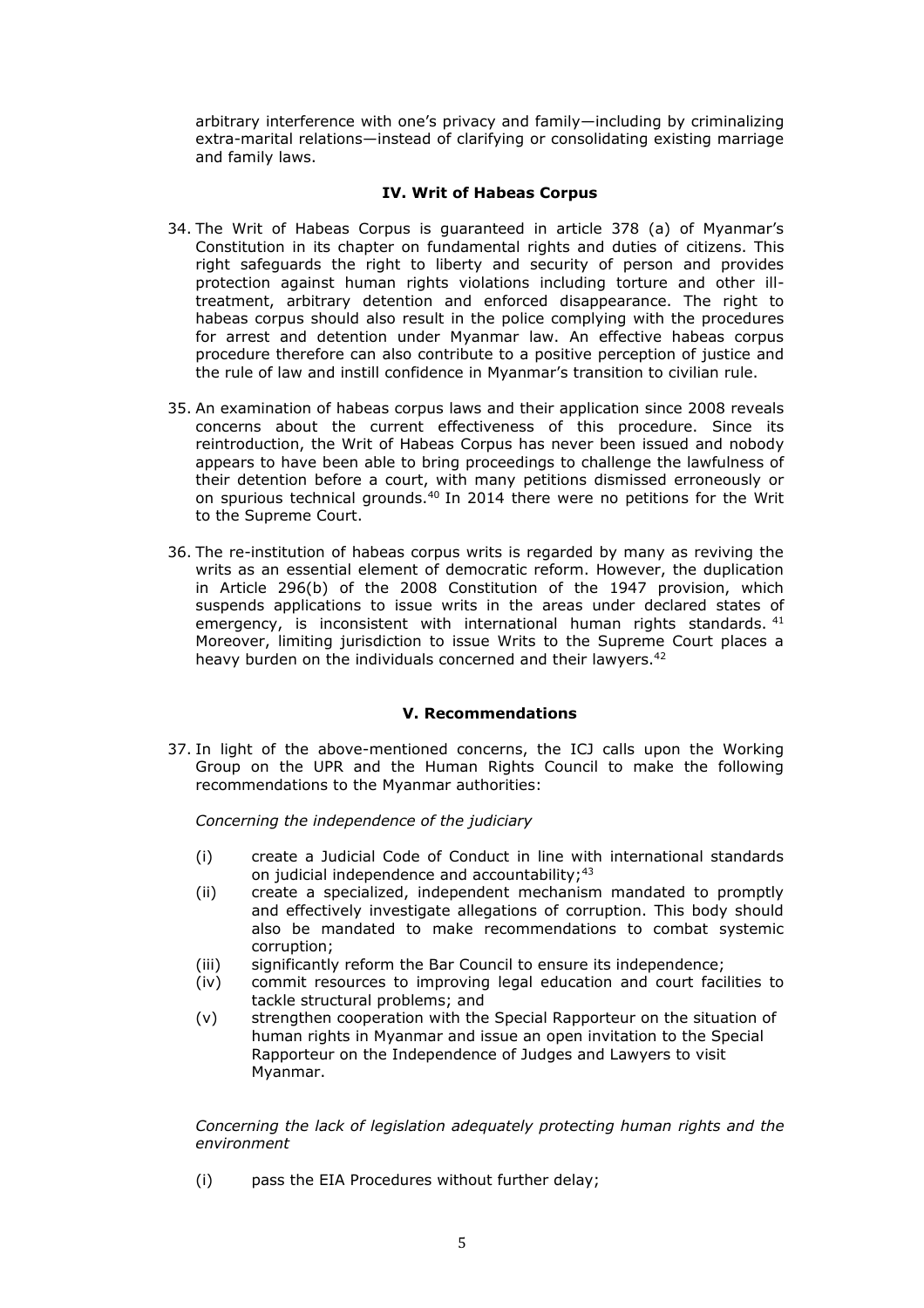- (ii) enact and enforce legislation that makes it compulsory for business enterprises to assess the environmental and social impacts of their activities on human rights and to publicly disclose EIA results;
- (iii) ensure public participation in environmental decision-making, including by protecting the rights of expression and association;
- (iv) provide access to effective remedies for human rights violations and abuses resulting from environmental harm;
- (v) draft the Foreign Investment Law in consultation with civil society organizations; and
- (vi) ensure the draft Investment Law recognizes and complies with Myanmar's obligations under various legal regimes, including international human rights law, and environmental conservation and land laws.

*Concerning discriminatory laws targeting women and minorities*

- (i) withdraw the Religious Conversion Bill, the Buddhist Women's Special Marriage Law, the Monogamy Bill and the Population Control and Healthcare bill; and
- (ii) thoroughly review all family laws to ensure compliance with international human rights law and standards;
- (iii) amend the 1982 Citizenship Law to reflect basic principles of human rights, including equality and non-discrimination.

*Concerning the writ of habeas corpus*

- (i) revise the law and Constitution governing arrest, detention and the right to habeas corpus in a manner consistent with international standards;
- (ii) clarify the practice and jurisprudence;
- (iii) ensure that the law, as amended, is implemented in a manner consistent with international human rights standards; and
- (iv) ensure training for lawyers and judges; and
- (v) raise awareness of the public, including the media, about the laws, jurisprudence and international standards related to arrest and detention and the right to habeas corpus.

# **ENDNOTES**

 $\overline{a}$  $1$  The International Commission of Jurists conducted a series of workshops in the country with the Supreme Court of Myanmar on issues involving Judicial Ethics and the Independence and Accountability of Judges. Such workshops brought together high-level judges in Myanmar and renowned international legal experts, including ICJ's Commissioners Justices Ketil Lund of Norway, Radmila Dicic of Serbia, Azhar Cachalia of South Africa, Michelle Rivet of Canada and Shrestha of Nepal. In December 2013, the ICJ published the report *Right to Counsel: The Independence of lawyers in Myanmar*, which is annexed to this submission and is also available at [http://icj.wpengine.netdna-cdn.com/wp-content/uploads/2013/12/MYANMAR-Right-to-](http://icj.wpengine.netdna-cdn.com/wp-content/uploads/2013/12/MYANMAR-Right-to-Counsel-electronic.pdf)[Counsel-electronic.pdf.](http://icj.wpengine.netdna-cdn.com/wp-content/uploads/2013/12/MYANMAR-Right-to-Counsel-electronic.pdf) See also *International Principles on the Independence and Accountability of Judges, Lawyers and Prosecutors*, A Practitioner's Guide, Practitioners' Guide Series N**°**1, ICJ, Geneva, Switzerland, 2004, [http://icj.wpengine.netdna-cdn.com/wp](http://icj.wpengine.netdna-cdn.com/wp-content/uploads/2012/04/icj_independence_of_judiciary_guide_2004.pdf)content/uploads/2012/04/icj\_independence\_of\_judiciary\_quide\_2004.pdf.

 $2$  See, among others, International Covenant on Civil and Political Rights (ICCPR), Article 14(1); the Universal Declaration of Human Rights (UDHR), Article 10; the Basic Principles on the Independence of the Judiciary, adopted by the Seventh United Nations Congress on the Prevention of Crimes and the Treatment of Offenders held at Milan from 26 August to 6 September 1985 and endorsed by General Assembly resolutions 40/32 of 29 November 1985 and 40/146 of 13 December 1985, Principle 6; Universal Charter of the Judge, Article 1; and the Bangalore Principles of Judicial Conduct, Value 1 and 2.

<sup>&</sup>lt;sup>3</sup> See, among others, ICCPR, Article 9 and General Comment No. 35 on Article 9 (Liberty and security of person), CCPR/C/GC/35, Adopted by the Committee at its 112th session (7-31 October 2014).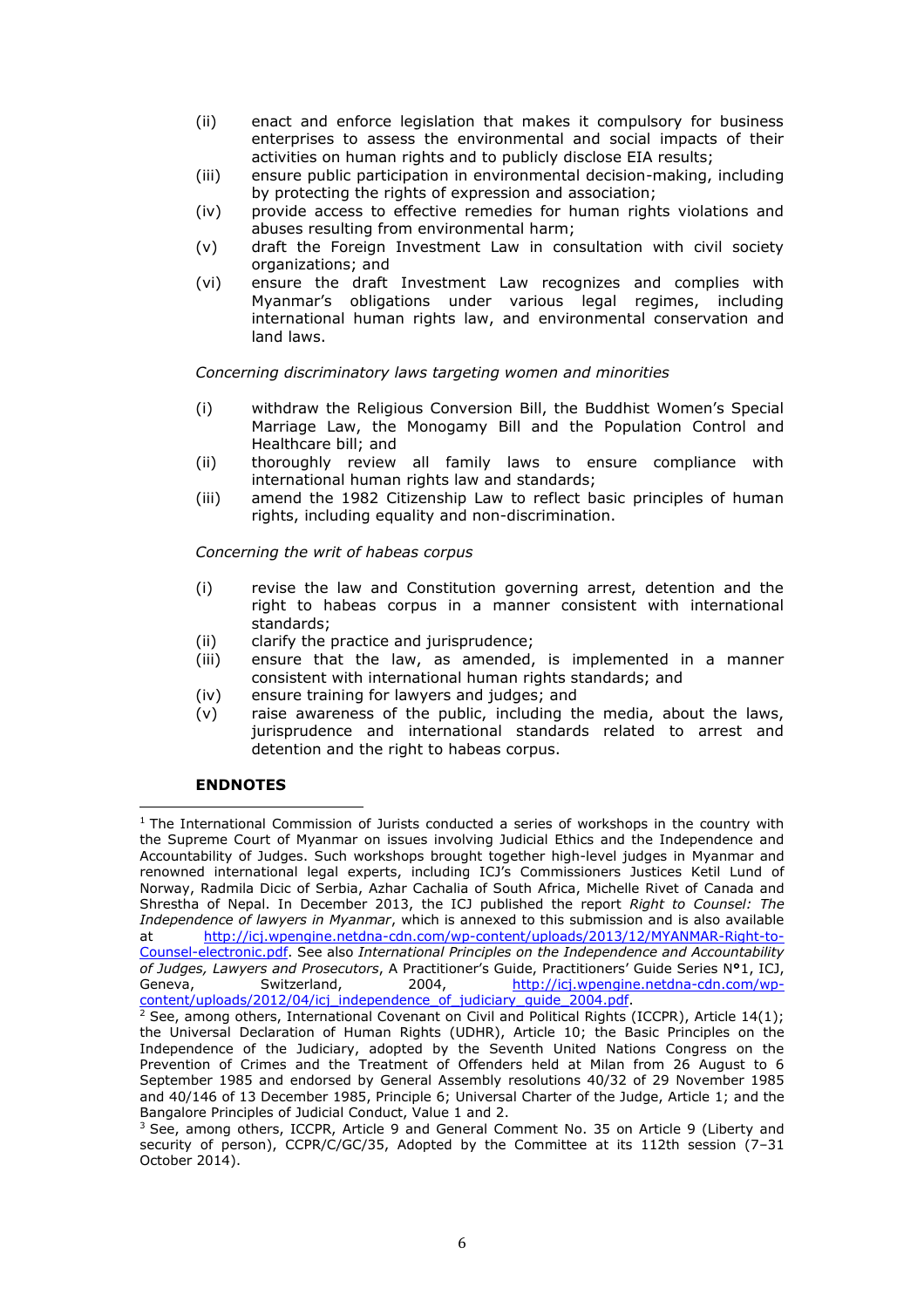<sup>4</sup> Principle 1, the Declaration on Upholding the Rule of Law and Role of Judges and Lawyers in Times of Crisis (The Geneva Declaration), International Commission of Jurists, December 2008. <sup>5</sup> The Supreme Court launched its 2015-2017 Strategic Plan on 24 February 2015. The plan identifies the judiciary's 4 core aims: promoting the rule of law and regional peace and tranquility; enhancing reliability and public trust in the judicial system; adjudicate cases fairly and speedily in accordance with law; and upgrading the integrity of the courts. The Strategic Plan has identified 5 "strategic action areas" to advance these core aims: protecting public access to justice; promoting public awareness; enhancing judicial independence and accountability; maintain commitment to ensuring equality, fairness and integrity of the judiciary; and strengthening efficiency and timeliness of case processing.

 $\overline{a}$ 

 $6$  See Constitution, S. 321. The President and the two Houses of Parliament nominate three Justices each, who are appointed for five-year terms concurrent with the term of the Pyidaungsu Hluttaw (see Constitution, S. 335).

<sup>7</sup> See Constitution, S 308(b); Union Judiciary Law (the State Peace and Development Council Law No. 20/2010), S 44-45. The President also prepares the nomination of the Chief Justices of Regions' and States' High Courts, in co-ordination with the Chief Justice of the Union and the pertinent Region or State Chief Minister. Other judges of the High Courts are nominated by the Chief Minister of the Region or State concerned, in co-ordination with the Chief Justice of the Union. The President again appoints the High Courts' Chief Justices and judges with the approval of the Region or State Parliament, who cannot refuse the nomination unless it can clearly be proven that the person does not meet the required qualifications. Notably, the criteria for appointment do not require a candidate for judicial office to hold a law degree or have experience as a legal professional. Instead, being "a person who, in the opinion of the President, is an eminent jurist" may suffice.

<sup>8</sup> See Constitution, S 308(b); Union Judiciary Law (the State Peace and Development Council Law No. 20/2010), S. 26-27; and Constitution, S. 301 and 310; Union Judiciary Law (the State Peace and Development Council Law No. 20/2010), S. 30 and 48. The Supreme Court is tasked with appointing lower court judges, which it reportedly has delegated to a Civil Service Selection and Training Board. See International Bar Association's Human Rights Institute (IBAHRI), *The Rule of Law in Myanmar: Challenges and Prospects,* December 2012, p. 57.

<sup>9</sup> Right to Counsel: The Independence of lawyers in Myanmar, International Commission of Jurists, 2013, pg. 40.

<sup>10</sup> Right to Counsel: The Independence of lawyers in Myanmar, International Commission of Jurists, 2013, pg. 40. This situation may have a particularly negative impact on victims of violations and abuses of economic, social and cultural rights, including in situations of development-based evictions and displacement, when individuals are seeking protection from the courts.

<sup>11</sup> Right to Counsel: The Independence of lawyers in Myanmar, International Commission of Jurists, 2013, pg. 40. U Sit Aye, Senior Legal Adviser to President Thein Sein, stated that "judges lack the knowledge to conduct free and fair trials," although he noted that programmes are to be undertaken by the government with international assistance that should improve capacity.

<sup>12</sup> UN Basic Principles on the Role of Lawyers, Principle 24; Draft Universal Declaration on the Independence of Justice (Singhvi Declaration), Article 97; International Bar Association (IBA), Standards for the Independence of the Legal Profession, Standard 17. Also see e.g. Special Rapporteur on the independence of judges and lawyers, Report to the Human Rights Council on missions to Mozambique, UN Doc. A/HRC/17/30/Add. 2 (2011), para. 79.

<sup>13</sup> Burma lawyers see greater freedom, but still far to go, The Irrawaddy, 3 December 2013: [http://www.irrawaddy.org/burma/burma-lawyers-see-greater-freedom-still-far-go.html.](http://www.irrawaddy.org/burma/burma-lawyers-see-greater-freedom-still-far-go.html)

<sup>14</sup> Human Rights Council, Report of the Working Group on the Universal Periodic Review: Myanmar, UN Doc. A/HRC/17/9 (2011), Para. 104.6. International standards prescribe a procedure that provides safeguards against appointment for improper motives, leading to the selection of individuals of integrity and ability, with appropriate qualifications and training. See among others, UN Basic Principles on the Independence of the Judiciary, Principle 10; Human Rights Committee, General Comment No 32, Article 14: Right to equality before courts and tribunals and to a fair trial , UN Doc. CCPR/GC/32 (2007), para. 19. The Human Rights Committee and the Special Rapporteur on the independence of judges and lawyers have repeatedly recommended the use of bodies that are independent from the executive, plural and are composed mainly (if not solely) of judges and members of the legal profession. They should apply transparent procedures. See, among others, Human Rights Committee: Concluding<br>Observations on the Congo (CCPR/C/79/Add.118, para. 14), Liechtenstein Observations on the Congo (CCPR/C/79/Add.118, para. 14), Liechtenstein (CCPR/CO/81/LIE, para. 12), Tailkistan (CCPR/CO/84/TJK, para. 17), Honduras (CCPR/CO/81/LIE, para. 12), Tajikistan (CCPR/CO/84/TJK, para. 17), Honduras (CCPR/C/HND/CO/1, para. 16), Azerbaijan (CCPR/C/AZE/CO/3), para. 12), Kosovo (Serbia) (CCPR/C/UNK/CO/1, para. 20); Special Rapporteur on the independence of judges and lawyers: Report to the Human Rights Council (A/HRC/11/41, para. 28-29, 32) and Preliminary Report to the Human Rights Commission on a mission to Ecuador (E/CN.4/2005/60/Add.4, para.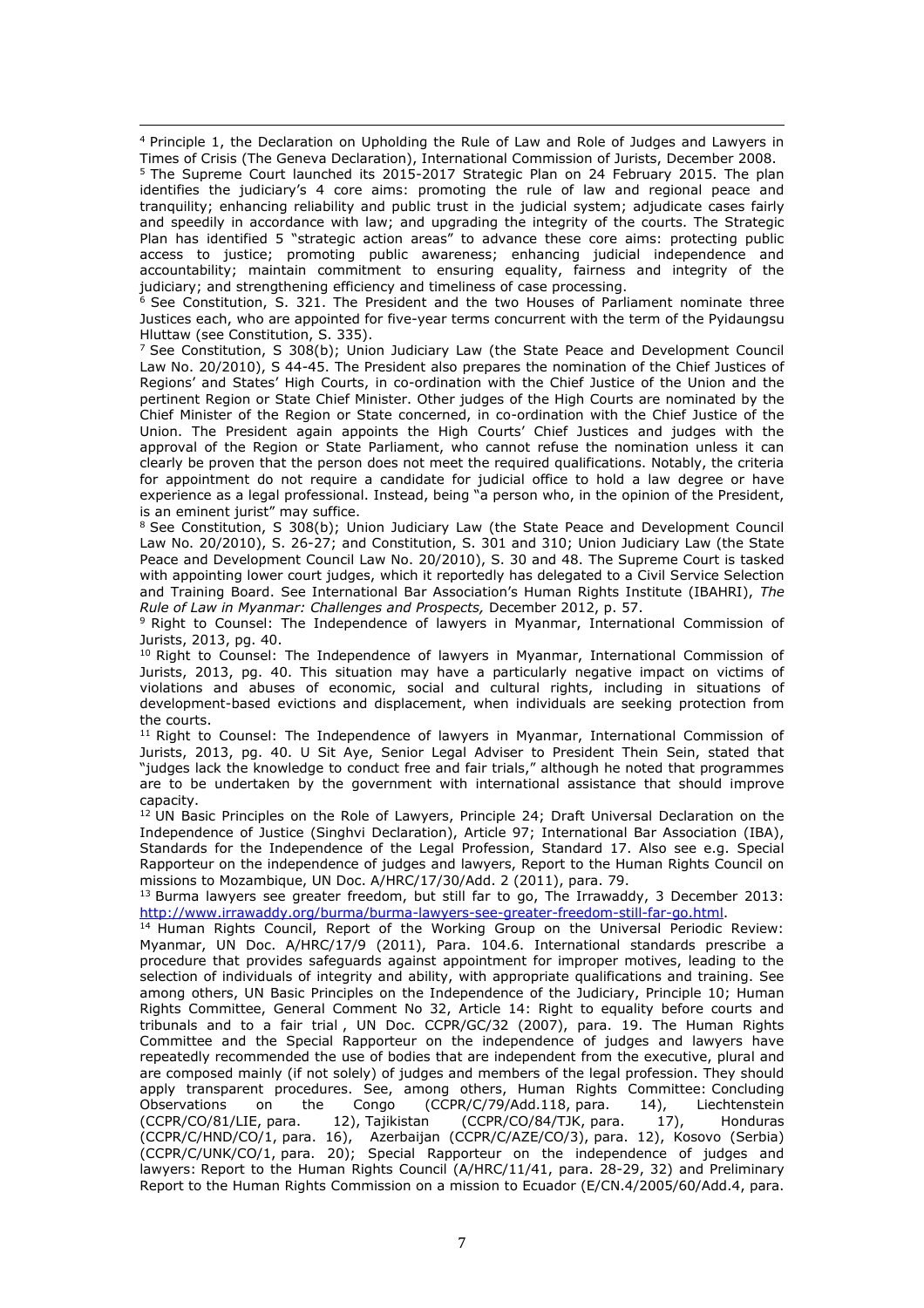$\overline{a}$ 5(d)). Also see Draft Universal Declaration on the Independence of Justice (Singhvi Declaration), Article 11; Universal Charter of the Judge, Article 9.

<sup>15</sup> The Basic Principles on the Role of Lawyers, and the Guidelines on the Role of Prosecutors, as well as provisions of the Universal Declaration of Human Rights and the provisions of the International Covenant on Civil and Political Rights (ICCPR), all set out an authoritative framework aimed at ensuring the independence and impartiality of the judiciary and individual judges, and the legal profession.

<sup>16</sup> The ECL and the 2014 Rules empower the Ministry of Environmental Conservation and Forestry (MOECAF) to act as a "gate keeper" for business activities. The MOECAF is primarily responsible for assessing investors' compliance with Myanmar's environmental law and it is also empowered by the ECL to establish a "prior permission scheme" for a range of business activities that may "cause impact on environmental quality". See also, Article 45 in Chapter 1 of the 2008 Constitution which states, "the Union shall protect and conserve natural environment." Article 390 also calls on every citizen to assist the State in environmental conservation. Chapter 4, Article 196 mandates that State and Divisional legislatures have the power to regulate environmental protection. However, the national legislature can enact environmental protection and natural resource laws but need not. See Chapter 4, Section 96, Constitution of the Republic of the Union of Myanmar.

 $17$  This caveat is very wide, and gives no indication of what purpose an exemption may serve. It is also unclear whether MOECAF would issue public notifications to disclose its reasons behind granting such exemptions.

 $18$  The by-laws are currently being drafted with the help of other ministries and local and international experts and non-governmental organizations. Even though impact assessments are required for all major development projects under the new Foreign Investment Law, the precise environmental and social standards expected to be followed by investors have yet to be articulated.

<sup>19</sup> The Environmental Impact Assessment Rules under the law were drafted in early 2013 and submitted for a 90-day review. The EIA Procedures are still in draft form and the Asian Development Bank is assisting the Myanmar government with its current draft. Vani Sathisan, Rights-compliant investment needed to keep SEZs fair for all, The Myanmar Times, 6 October 2014: [http://www.mmtimes.com/index.php/national-news/11845-rights-compliant-investment](http://www.mmtimes.com/index.php/national-news/11845-rights-compliant-investment-needed-to-keep-sezs-fair-for-all.html)[needed-to-keep-sezs-fair-for-all.html.](http://www.mmtimes.com/index.php/national-news/11845-rights-compliant-investment-needed-to-keep-sezs-fair-for-all.html)

 $\frac{20}{20}$  Statement by John H. Knox, Independent Expert on Human Rights and the Environment at  $\cdot$  The Development of Environmental Human Rights" - See more at: "The Development of Environmental Human Rights" - See more at: [http://www.ohchr.org/EN/NewsEvents/Pages/DisplayNews.aspx?NewsID=15274&LangID=E#st](http://www.ohchr.org/EN/NewsEvents/Pages/DisplayNews.aspx?NewsID=15274&LangID=E#sthash.S0yT9Jtn.dpufhttp://www.ohchr.org/EN/NewsEvents/Pages/DisplayNews.aspx?NewsID=15274&LangID=Ehttp://www.ohchr.org/EN/NewsEvents/Pages/DisplayNews.aspx?NewsID=15274&LangID=E#sthash.S0yT9Jtn.dpufhttp://www.ohchr.org/EN/NewsEvents/Pages/DisplayNews.aspx?NewsID=15274&LangID=E) [hash.S0yT9Jtn.dpufhttp://www.ohchr.org/EN/NewsEvents/Pages/DisplayNews.aspx?NewsID=15](http://www.ohchr.org/EN/NewsEvents/Pages/DisplayNews.aspx?NewsID=15274&LangID=E#sthash.S0yT9Jtn.dpufhttp://www.ohchr.org/EN/NewsEvents/Pages/DisplayNews.aspx?NewsID=15274&LangID=Ehttp://www.ohchr.org/EN/NewsEvents/Pages/DisplayNews.aspx?NewsID=15274&LangID=E#sthash.S0yT9Jtn.dpufhttp://www.ohchr.org/EN/NewsEvents/Pages/DisplayNews.aspx?NewsID=15274&LangID=E) [274&LangID=Ehttp://www.ohchr.org/EN/NewsEvents/Pages/DisplayNews.aspx?NewsID=15274](http://www.ohchr.org/EN/NewsEvents/Pages/DisplayNews.aspx?NewsID=15274&LangID=E#sthash.S0yT9Jtn.dpufhttp://www.ohchr.org/EN/NewsEvents/Pages/DisplayNews.aspx?NewsID=15274&LangID=Ehttp://www.ohchr.org/EN/NewsEvents/Pages/DisplayNews.aspx?NewsID=15274&LangID=E#sthash.S0yT9Jtn.dpufhttp://www.ohchr.org/EN/NewsEvents/Pages/DisplayNews.aspx?NewsID=15274&LangID=E) [&LangID=E#sthash.S0yT9Jtn.dpufhttp://www.ohchr.org/EN/NewsEvents/Pages/DisplayNews.as](http://www.ohchr.org/EN/NewsEvents/Pages/DisplayNews.aspx?NewsID=15274&LangID=E#sthash.S0yT9Jtn.dpufhttp://www.ohchr.org/EN/NewsEvents/Pages/DisplayNews.aspx?NewsID=15274&LangID=Ehttp://www.ohchr.org/EN/NewsEvents/Pages/DisplayNews.aspx?NewsID=15274&LangID=E#sthash.S0yT9Jtn.dpufhttp://www.ohchr.org/EN/NewsEvents/Pages/DisplayNews.aspx?NewsID=15274&LangID=E) [px?NewsID=15274&LangID=E.](http://www.ohchr.org/EN/NewsEvents/Pages/DisplayNews.aspx?NewsID=15274&LangID=E#sthash.S0yT9Jtn.dpufhttp://www.ohchr.org/EN/NewsEvents/Pages/DisplayNews.aspx?NewsID=15274&LangID=Ehttp://www.ohchr.org/EN/NewsEvents/Pages/DisplayNews.aspx?NewsID=15274&LangID=E#sthash.S0yT9Jtn.dpufhttp://www.ohchr.org/EN/NewsEvents/Pages/DisplayNews.aspx?NewsID=15274&LangID=E)

 $21$  Ibid.

 $22$  Article 24 of the Convention on the Rights of the Child (CRC), to which Myanmar is a party, sets out the right of the child to the enjoyment of the highest attainable standard of health and to clean drinking-water, taking into consideration the dangers and risks of environmental pollution. Article 6 of the CRC emphasizes the child's right to life and to the maximum extent possible the child's survival and development. General Comment No. 16 of the Committee on the Rights of the Child on State obligations regarding the impact of the business sector on children's rights underscores that "environmental degradation and contamination arising from business activities can compromise children's rights to health, food security and access to safe drinking water and sanitation" (para. 19). In light of this, the Committee elucidates measures that States parties to the Convention should take to comply with their obligation to fulfil children's rights, including "clear and well-enforced law and standards on… health and safety, environment, anti-corruption, land use and taxation that comply with the Convention and the Optional Protocols thereto", (para. 29), CRC/C/GC/16, adopted by the Committee at its sixtysecond session (14 January – 1 February 2013). Article 12 of the Convention on the Elimination of All Forms of Discrimination against Women, to which Myanmar is a party, enshrines women's right to access to health care services free from discrimination. Article 3 of the Women's Convention enshrines women's right to their full development and advancement of women in order to guarantee them the exercise and enjoyment of human rights and fundamental freedoms on a basis of equality with men. The Convention on the Rights of Persons with Disabilities, to which Myanmar is a party, enshrines in Article 25 the right to the enjoyment of the highest attainable standard of health without discrimination on the basis of disability. Further, while Myanmar is still not a party to the International Covenant on Economic, Social and Cultural Rights, the ICJ considers that its provisions and the Committee on Economic, Social and Cultural Rights' authoritative interpretations of the rights enshrined in the Covenant should provide helpful guidance to the authorities in Myanmar on essential guarantees for respect for the right to the highest attainable standard of health as well as the right to water, under Articles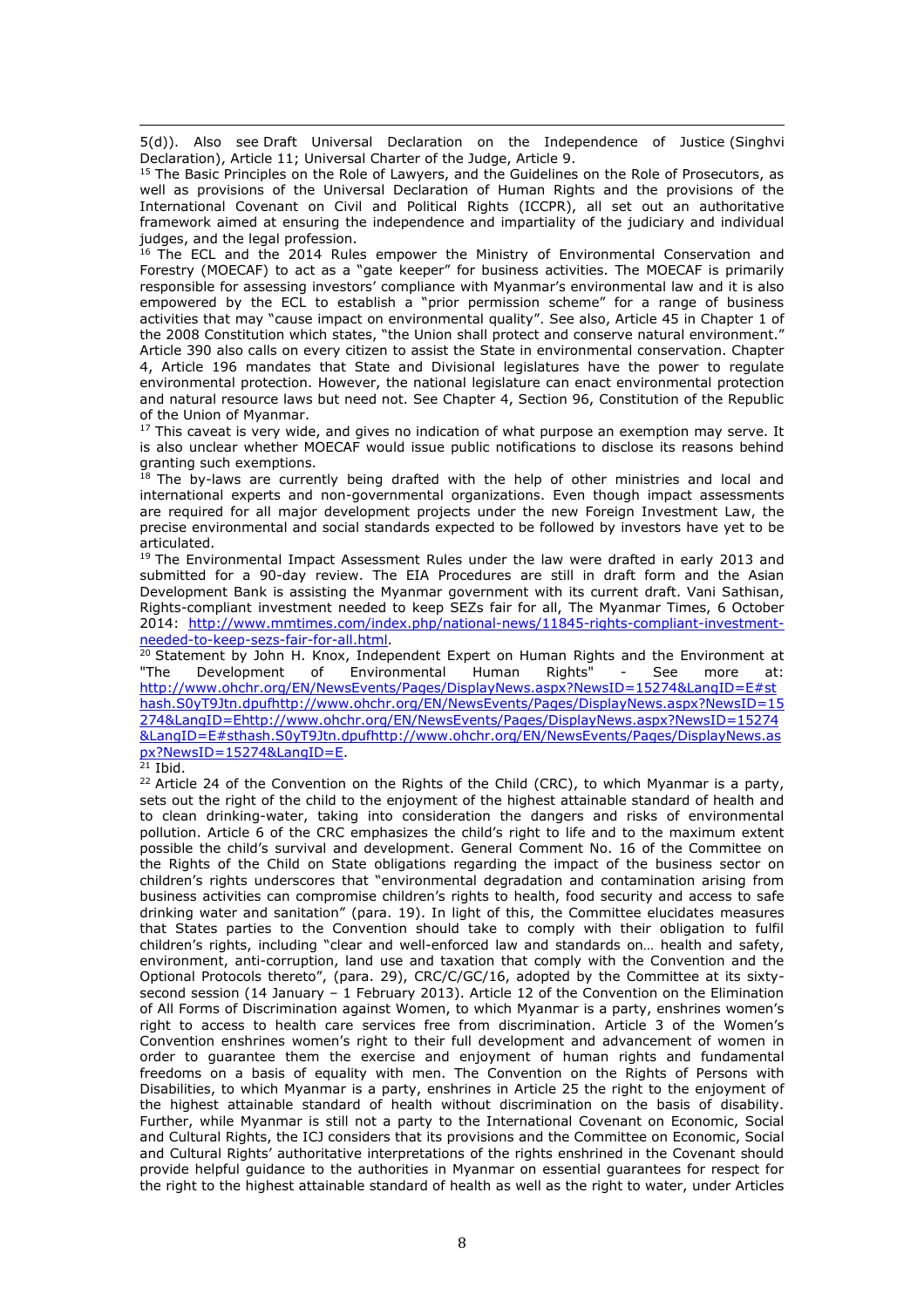$\overline{a}$ 11 and 12 of the International Covenant on Economic, Social and Cultural Rights (as per General Comment No. 15 of the Committee), the right to adequate food and adequate housing under Article 11 of the Covenant (as per General Comment 12 and 4 respectively of the Committee).

 $23$  The IFC, a member of the World Bank Group, is the largest global development institution focused exclusively on the private sector in developing countries. Specifically, The IFC is an [international financial institution](http://en.wikipedia.org/wiki/International_financial_institutions) that offers [investment,](http://en.wikipedia.org/wiki/Investment) advisory, and [asset management](http://en.wikipedia.org/wiki/Asset_management) services to encourage [private sector development](http://en.wikipedia.org/wiki/Private_sector_development) in [developing countries.](http://en.wikipedia.org/wiki/Developing_country)

<sup>24</sup> In 1993, under the Ministry of National Planning and Economic Development, the Directorate of Investment and Company Administration was formed. Major functions of DICA include scrutinizing and appraisal of projects that are proposed for investment in Myanmar, monitoring and reporting the implementation of permitted enterprises, registration and administration of Limited Companies, Joint Ventures, Partnerships and Associations, and taking part in regional cooperation relating to investment matters.

 $25$  See, Myanmar's investment law drafting process at critical phase, ICJ public statement published on 9 February 2015, [http://www.icj.org/myanmars-investment-law-drafting-process](http://www.icj.org/myanmars-investment-law-drafting-process-at-critical-phase/)[at-critical-phase/.](http://www.icj.org/myanmars-investment-law-drafting-process-at-critical-phase/)

 $26$  The ICJ conducted a workshop with DICA on bilateral investment treaties in July 2014. In November, the ICJ submitted feedback on the Draft Investment Law providing expert analysis and identifying issues of concern. An initial consultation on the Draft Investment Law was held on 29 January 2015. The ICJ, along with other civil society organizations, met with the IFC and DICA.

<sup>27</sup> Chapter on Investor's Rights, Article 15, would grant all investors rights to national treatment, most favoured nation and fair and equitable treatment. These protections can all be expected to generate an increasing number of disputes at investor-State tribunals at great expense to States. Article 15 also protects all investors from indirect expropriation, which can be construed to include regulation that may be expected to negatively affect the investor's profit.

 $28$  Chapter II, Relevant businesses, Article 4 (a, b and c) restricted investment in business that would harm culture and customs, affect public health or damage the environment. Chapter 4 clearly sets out the purpose of the law and its Basic Principles, helping to explain to investors what to expect as fair and equitable treatment. The Basic Principles delimited what investment would be permitted according to Myanmar's needs. In order to be permitted, investment must be conducted according to principles such as: 8(i) improving local areas and 8(l) protecting the environment. While these provisions were inadequate in terms of human rights protection, they did go part of the way in addressing broader public interest concerns beyond those of international investment. Likewise, the, Chapter III on Basic Principles explains that investment must support the objectives of national economic planning, as well as environmental conservation and protection. Chapter IV on applicable business restricts investment that negatively affects the traditional culture and customs of ethnic groups; affects the public's environment or public health or; causes damage to the environment and ecosystem. Article 7 requires the commission to consult the Pyidaungsu Hluttaw on investment that can affect citizens. Chapter VII sets out duties for investors that include in 15(f) 'not to cause environmental pollution, damage in accord with existing Laws in respect of investment business.'

<sup>29</sup> The draft Law as currently formulated runs the risk of hindering progressive regulation to protect human rights in Myanmar. The draft law's proposed legal framework would provide all investors the right to be consulted and to challenge any new national law or regulation that may impact their profits. This framework would allow businesses to challenge government policies aimed at addressing legitimate needs within the country, and it could create a regulatory chilling effect in which Myanmar's government would find itself in the troubling position of evaluating whether the passage of new social policies would lead to costly lawsuits from investors.

<sup>30</sup> Creating a two-tier system (arbitration in the first instance for investors, courts for everyone else) removes a powerful force for the development of an effective and independent judiciary, in which judges become accustomed to dealing with the disputes to which the government is a party. Establishing arbitration as the default option for all investment disputes is a regressive step for the development of the judicial system in Myanmar.

<sup>31</sup> Charter of the United Nations, Article 55 and 56.

 $32$  It is also party to a number of international human rights treaties, including the Convention on the Elimination of all Forms of Discrimination against Women (CEDAW), the CRC, the Optional Protocol to the Convention on the Rights of the Child on the Sale of Children, Child Prostitution and Child Pornography and the Convention on the Rights of Persons with Disabilities. <sup>33</sup> Notably, the 1993 Vienna World Conference on Human Rights states that it is the duty of States to promote and protect all human rights and fundamental freedoms, regardless of their political, economic and cultural systems, Vienna Declaration and Programme of Action Adopted by the World Conference on Human Rights in Vienna on 25 June 1993. In addition, the Maastricht Principles on Extraterritorial Obligation of States in the area of Economic, Social and